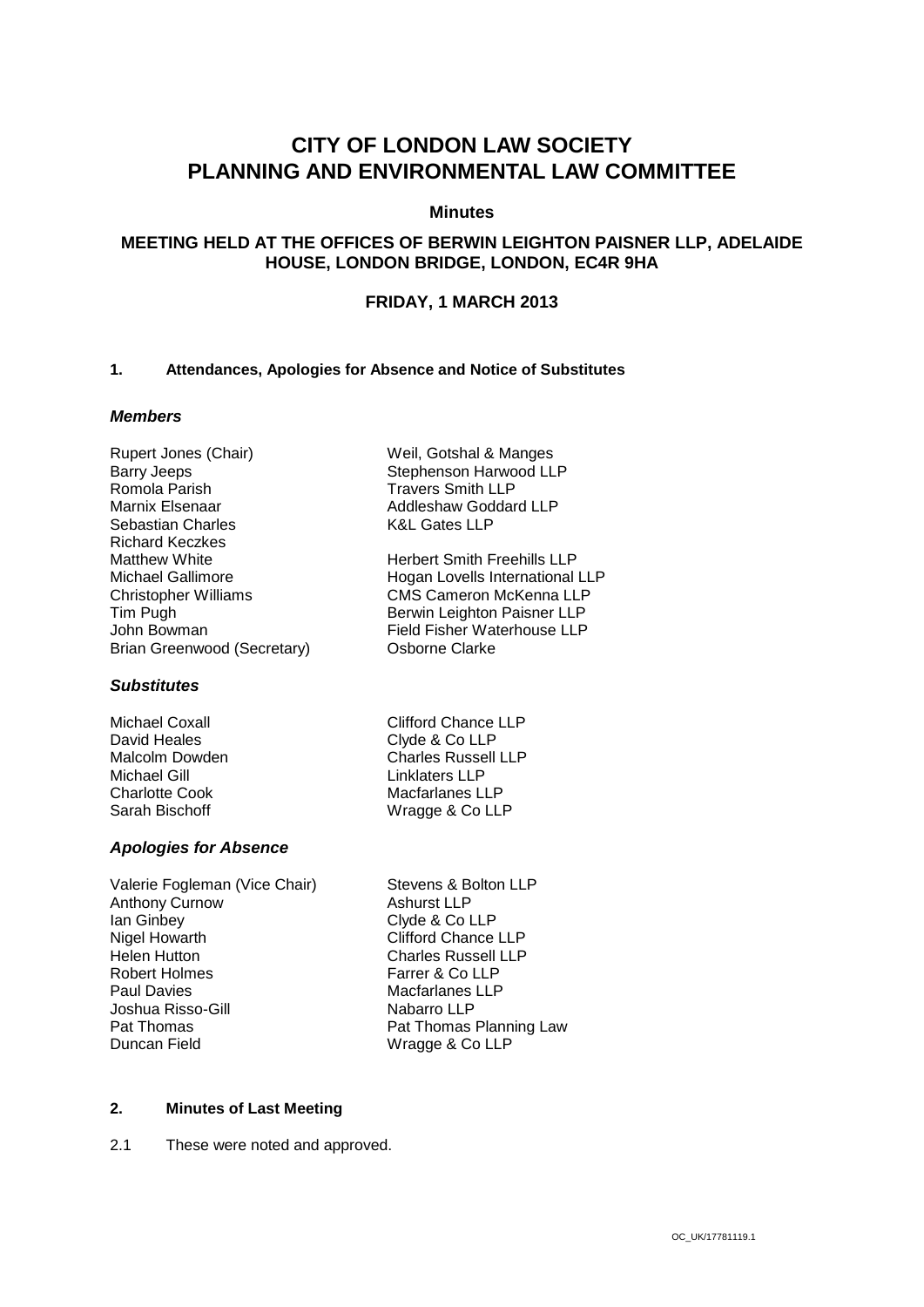#### **3. Chairman's Report**

- 3.1 The Chairman reported that he had attended the dinner hosted by the Court of the Solicitors' Livery Company to which the Chairmen of all of the Society's Committees were invited – this took place on 28th January 2013 at the Cutler's Livery Hall.
- 3.2 The Chairman drew the Committee's attention to the forthcoming banquet of the City of London Solicitor's Company to be held in the Mansion House on 18th March 2013.
- 3.3 In addition, he drew the Committee's attention to the Annual General Meeting and Reception of the Company and the Society on the 17th June, which will be held at the Tallow Chandler's Livery Hall.

#### **4. Membership**

- 4.1 The Chairman raised the issue of membership reminding all members that if they failed to attend a meeting of the Committee on three successive occasions, then technically they would be asked to leave the Committee.
- 4.2 Another "technical" point mentioned by the Chairman is that to be a member of the Committee which has been created under the auspices of the City of London Law Society, a member needs to be a member of the Society. This status can be achieved either on an individual basis or if the member's firm is a corporate member of the Society. [For detail see copy of the 2012 list of current corporate member firms circulated with these minutes.]
- 4.3 It was noted that Clare Fielding of Lawrence Graham had asked whether she could join the Committee and it was agreed unanimously that an invitation should be extended to her in this respect

#### **5. Consultation Papers - Responses**

- 5.1 *Judicial review* **–** The Chairmen referred to the invite received from the University of Bangor and the University of Essex to provide a speaker at a workshop taking place in the City and which the universities were jointly promoting. Unfortunately none of our members who worked on our response were available to participate and the Chairman had shared the invitation with the chair of the Litigation Committee again unsuccessfully.
- 5.2 *Planning Performance and the Planning Guarantee* **–** the Chairman reported that the Committee had responded to the Department on this paper; the response was on the Society's website and he thanked Brian Greenwood and Michael Gallimore for their efforts.

# **6. Consultation Papers**

6.1 *Rights of Light* **-** The consultation paper issued by the Law Commission in relation to reform to the Rights to Light regime was noted and discussed. It was hoped that a joint response could submitted on behalf of the Land Law Committee and the Planning Environmental Law Committee.

Following general discussion, it was proposed that two/three representatives from the Committee should work with the Land Law Committee – the volunteers being Tony Curnow (Ashurst) and Sebastian Charles, (K&L Gates) and with Patrick Robinson (Herbert Smith Freehills) being volunteered as a co-opted representative.

In the context of this response the Committee raised queries as to whether it should propose:-